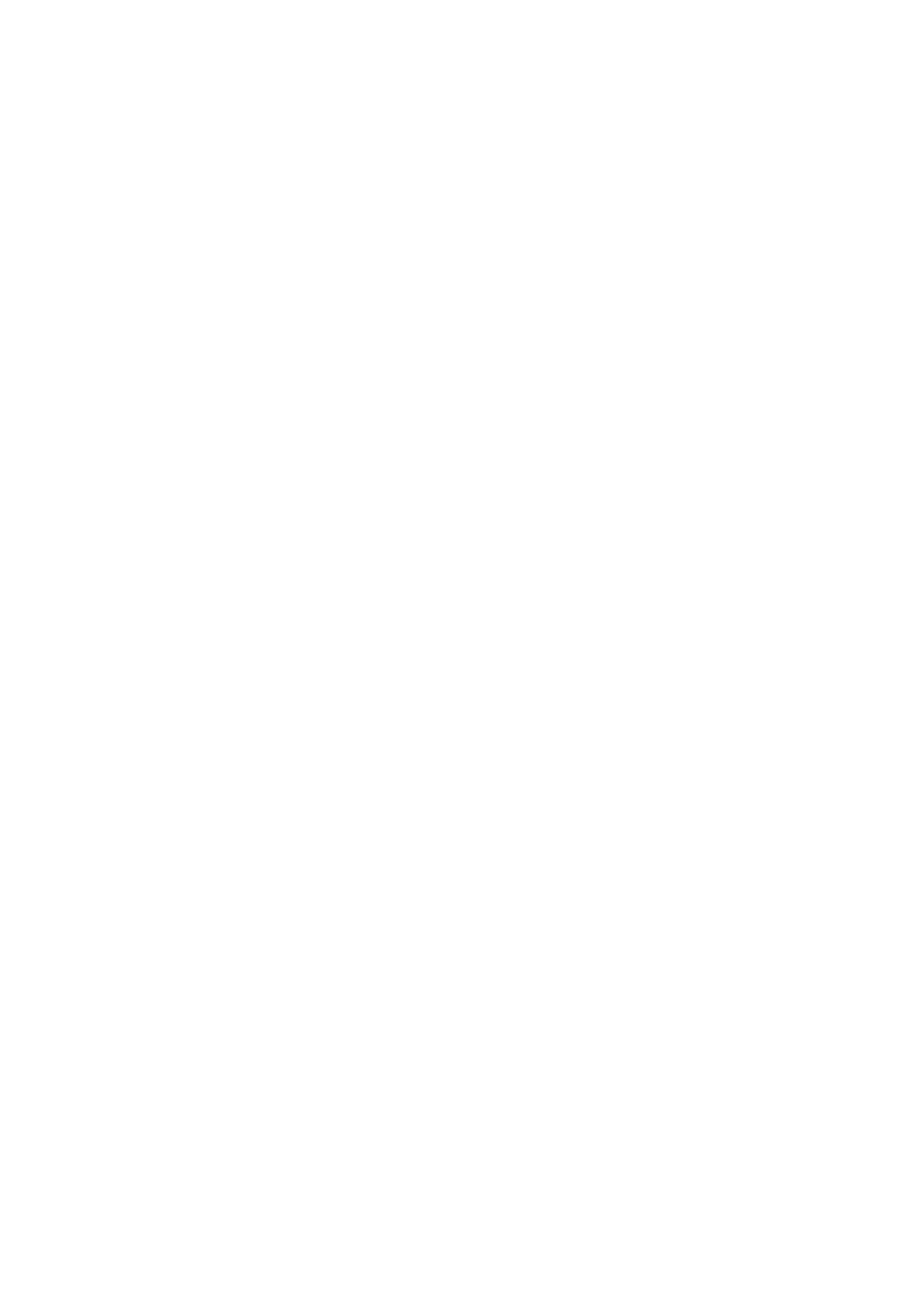## **EUROPEAN UNIVERSITY INSTITUTE DEPARTMENT OF ECONOMICS**

*Genuine Savings and the Voracity Effect* 

**FREDERICK VAN DER PLOEG** 

EUI Working Paper **ECO** 2007/38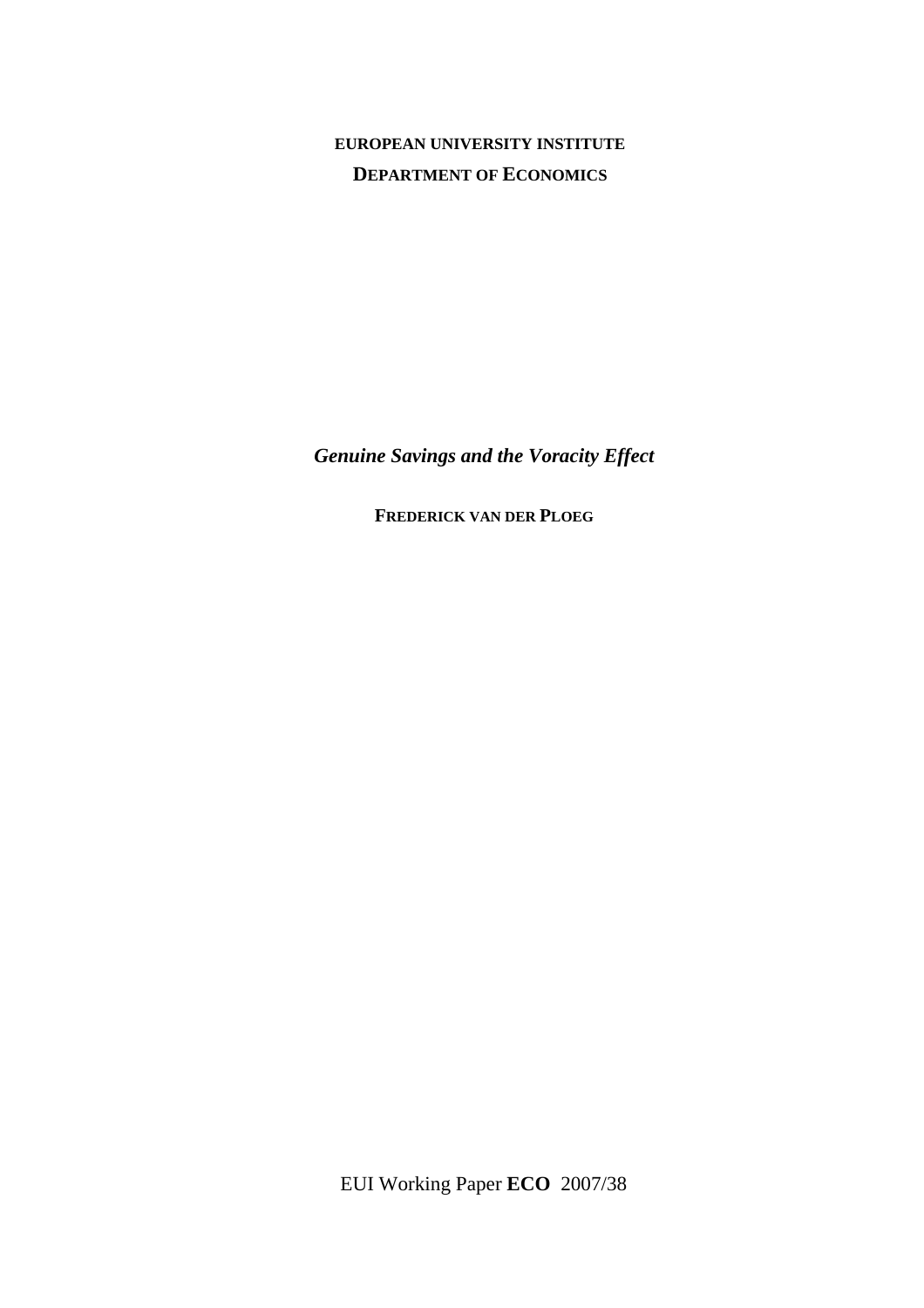This text may be downloaded for personal research purposes only. Any additional reproduction for other purposes, whether in hard copy or electronically, requires the consent of the author(s), editor(s). If cited or quoted, reference should be made to the full name of the author(s), editor(s), the title, the working paper or other series, the year, and the publisher.

The author(s)/editor(s) should inform the Economics Department of the EUI if the paper is to be published elsewhere, and should also assume responsibility for any consequent obligation(s).

ISSN 1725-6704

© 2007 Frederick van der Ploeg

Printed in Italy European University Institute Badia Fiesolana I – 50014 San Domenico di Fiesole (FI) Italy

> http://www.eui.eu/ http://cadmus.eui.eu/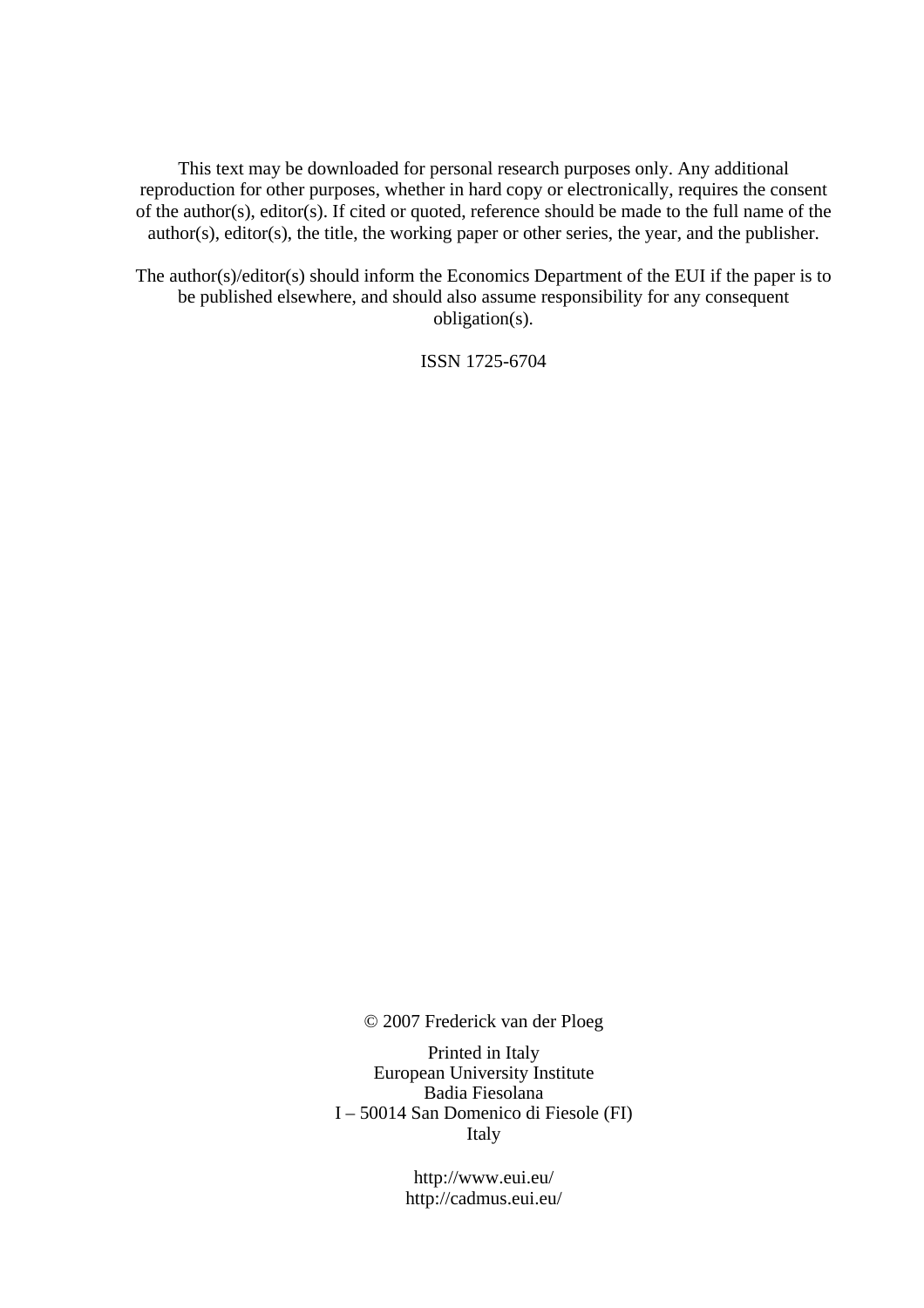### **GENUINE SAVING AND THE VORACITY EFFECT**

Frederick van der Ploeg\*

#### **Abstract**

Many resource-rich countries have negative genuine saving rates, so deplete their exhaustible natural resource wealth faster than they build up wealth in other assets. This phenomenon is stronger in more fractionalized countries with poor legal systems. We explain this by a power struggle about the control of natural resources. Competing fractions in society thus have a *private* stock of financial assets and a *common* stock of natural resources. We solve a dynamic commonpool problem and obtain political economy variants of the Hotelling rule for resource depletion and the Hartwick saving rule necessary to sustain constant consumption in an economy with exhaustible natural resources. Resource depletion is faster than demanded by the Hotelling rule. As a result, the country has negative genuine saving rates and is running down its national wealth. The country saves more in financial assets than the current natural resource rents. Still, the erosion of natural wealth exceeds the accumulation of financial assets. Even though the power struggle boosts output, consumption is sub-optimally low. The highlighted political distortions are larger if the country is more fractionalized.

**JEL code:** E20, F32, O13, Q01, Q32

**Keywords:** Exhaustible natural resources, Hotelling resource rents, Hartwick rule, genuine saving, capital, sustainable consumption, rapacious rent seeking, common pool, voracity, fractionalization

<sup>\*</sup> European University Institute, Badia Fiesolana, Via dei Roccettini 9, I-10014 San Domenico di Fiesole (FI), Italy, Oxcarre, Oxford University, University of Amsterdam, CEPR and CESifo. Email rick.vanderploeg@eui.eu. I thank Steven Poelhekke for help with the data.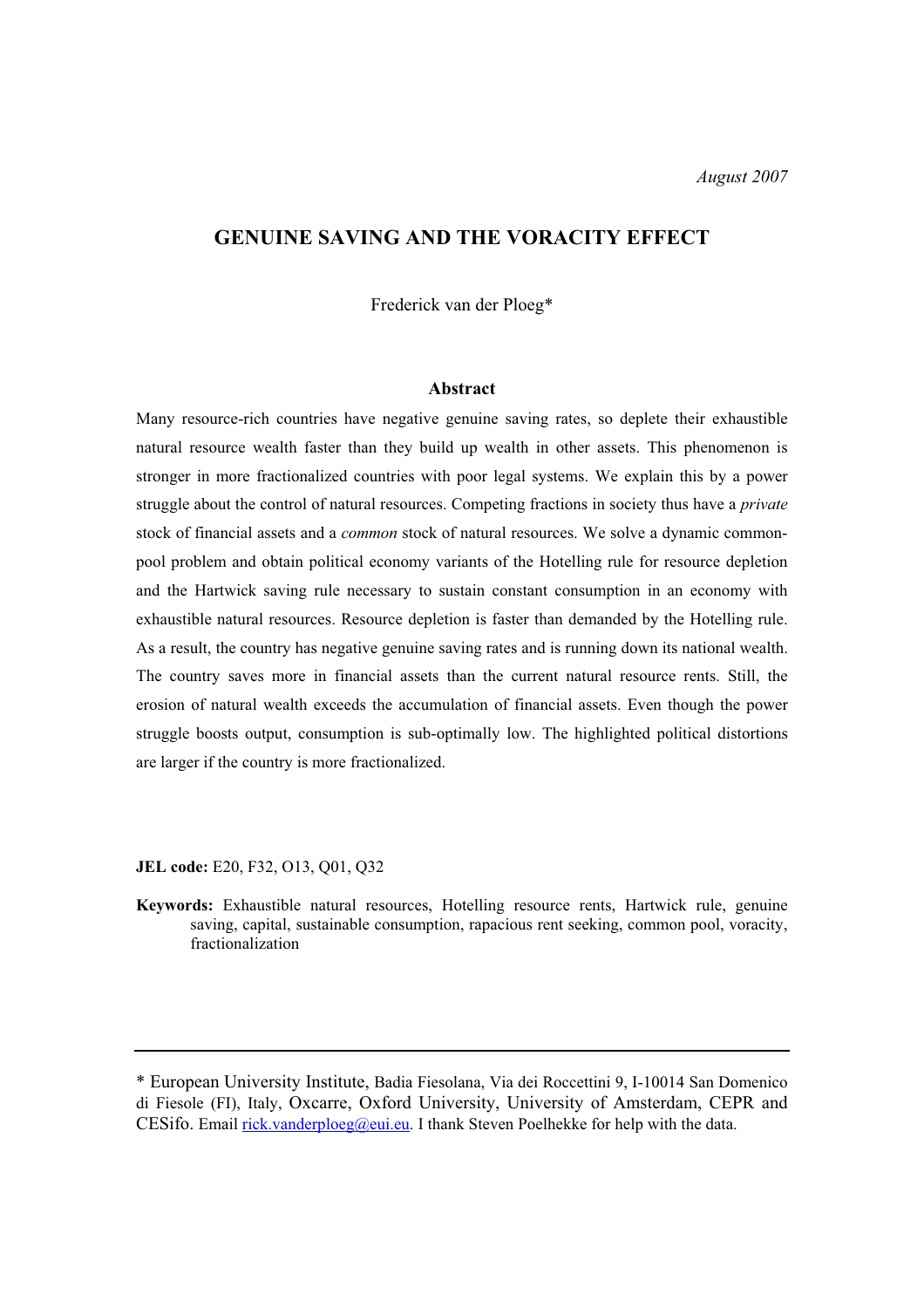Countries rich in natural resources have poor growth performance even after controlling for the quality of institutions, openness, the investment rate and initial income per capita (e.g., Sachs and Warner, 1995). A rule of thumb based on the Hartwick rule is to save the rents from extracting and selling natural resources and invest them in physical capital, infrastructure or education.<sup>1</sup> However, in practice, many resource-rich countries save less than that. If they were to save more, they might grow at a faster rate. Hamilton and Hartwick (2005), Hamilton, Ruta and Tajibaeva (2005) and the World Bank (2006) present estimates of *genuine* saving. Genuine saving is defined as public and private saving at home and abroad, net of depreciation, *plus* current spending on education to capture changes in intangible human capital *minus* depletion of natural exhaustible and renewable resources *minus* damage of stock pollutants  $(CO_2)$  and particulate matter). Dasgupta and Mäler (2000) show that genuine saving thus defined corresponds to the increase in the wealth of the nation and that realization of the constant maximin level of consumption demands *zero* genuine saving.<sup>2</sup> <sup>3</sup> Any depletion of natural resources or damage done by stock pollutants must thus be compensated for by increases in non-human and/or human capital.

Figure 1 confirms that countries with a large percentage of mineral and energy rents of GNI typically have *negative* genuine saving rates.<sup>4</sup> Many countries become poorer each year despite have abundant natural resources. They squander their natural resources at the expense of future generations without investing sufficiently in other forms of intangible or productive wealth. This helps to explain why oil-rich Venezuela has negative economic growth while Botswana, Ghana and China with positive genuine saving rates enjoy substantial growth. Highly resource-dependent Nigeria and Angola have genuine saving rates of minus 30 percent, thus clearly impoverishing future generations. The oil/gas states of Azerbaijan, Kazakhstan, Uzbekistan, Turkmenistan and the Russian Federation also have negative genuine saving rates. Oil-rich states such as Nigeria or Venezuela, oil/gas-rich Trinidad and Tobago and copper-rich Zambia would have enjoyed an increase in productive capital by a factor four or five if the

<sup>&</sup>lt;sup>1</sup> The Hartwick rule is first put forward by Hartwick (1977) for the closed economy. Dixit, Hammond and Hoel (1980) and Dasgupta and Mitra (1983) discuss it from the point of view of max-min egalitarianism. 2

 $2$  In fact, Dasgupta (2001) shows that wealth per capita is the correct measure of social welfare if the population growth rate is constant, per capita consumption is independent of population size, production has constant returns to scale, *and* current saving is the present value of future changes in consumption.

<sup>&</sup>lt;sup>3</sup> The Hartwick rule is related to Hicksian real income. Asheim and Weitzman (2001) and Sefton and Weale (2006) show that the rule ensures no change in the present discounted value of current and future utility and requires use of the Divisia index of real consumption prices. Capital gains represent the capitalization of the future changes in factor prices and thus constitute a transfer from one factor to another. In the closed economy net gains are zero and should not be included in real income.

<sup>&</sup>lt;sup>4</sup> The following resources are included: bauxite, copper, iron ore, lead, zinc, phosphates, silver, gold, oil, natural gas, brown coal, hard coal, tin, and nickel.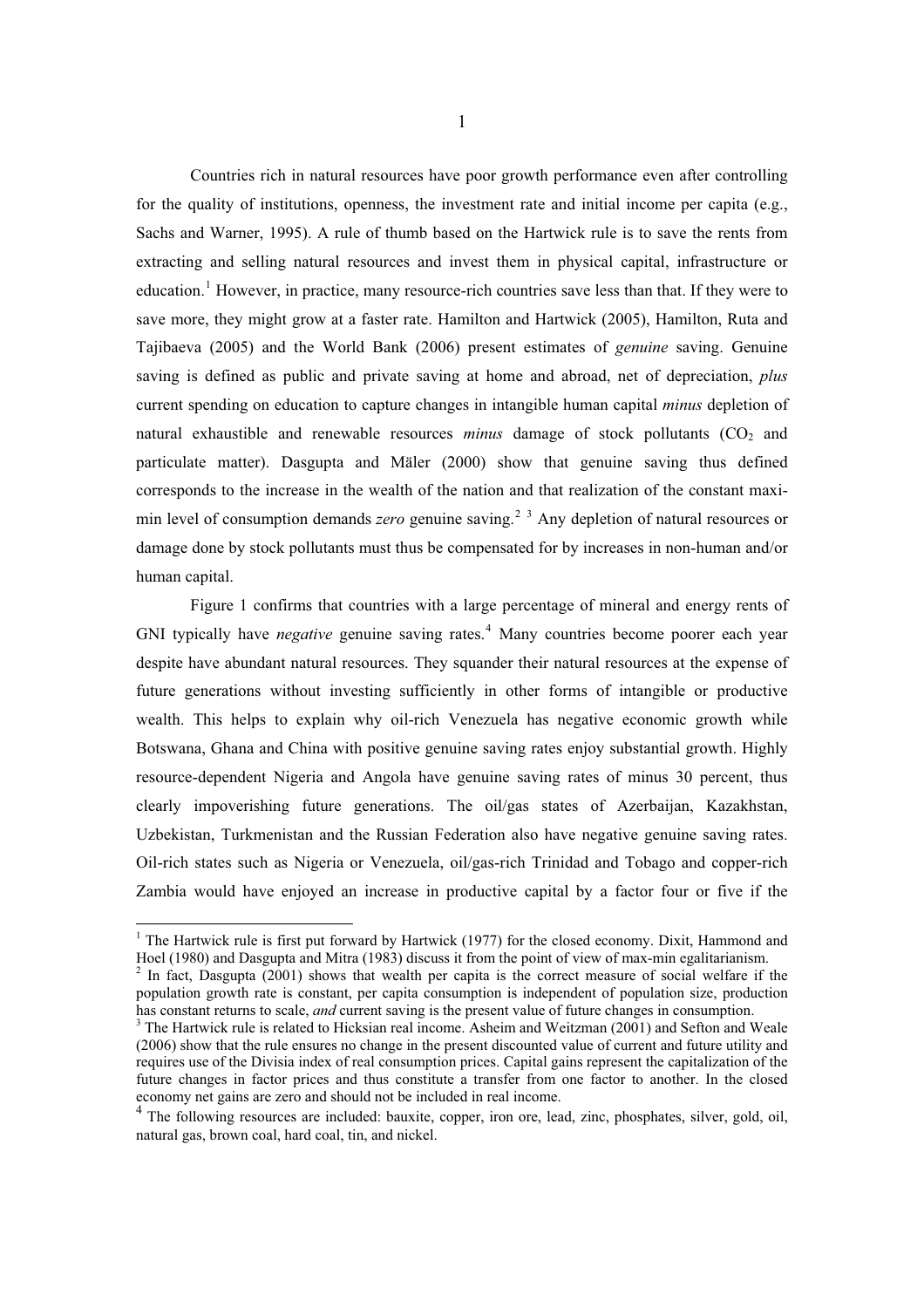Hartwick rule would have been followed during the past three decades. All these countries (except Trinidad and Tobago) have suffered declines in per capita income from 1970 to 2000.

Of course, countries *should* save less than their natural resource rents and postpone extraction if they anticipate better times. For example, Asheim (1986, 1996) and Vincent, Panayotou and Hartwick (1997) show this socially optimal if the world price of natural resource is expected to rise in the future. Resource-rich countries should even run a current account deficit if natural resource rents fall short of the imputed interest on the value of natural resource reserves, which is more likely if the stock of reserves of natural resources is high. Hamilton and Bolt (2004) show, however, that the adjustments to allow for future changes in resource prices are small if historical price trends are extrapolated. Another reason why it is socially optimal to have negative genuine saving rates is if countries expect the cost of resource extraction to fall in the future.<sup>5</sup> Furthermore, countries should save less if they expect government spending to fall in the future. Without knowing what the expectations are for future developments of the world price of natural resources, the cost of resource extraction and government spending, it is difficult to accuse resource-rich countries of saving too little.

However, if there are political factors underlying the observed negative genuine saving rates, this is not the case. To see whether this may be important, we examine whether the number of competing groups in society might affect genuine saving rates negatively. Figures 2 and 3 give a weak indication that countries with a share of mineral rents greater than 5 percent have more negative genuine saving rates if they have a high degree of ethnic fractionalization and suffer from internal conflict. Corruption is also associated with negative genuine saving rates in resource-rich countries. It may thus be worthwhile to develop a political economy explanation of why resource-rich countries deplete their natural resources relatively faster than they build up other assets.

Our objective is thus to shed light from a *positive* perspective on why countries save less than natural resource rents. Rival groups are introduced and each one of them tries to grab a share of natural resource revenues before others can do so. The problem is that property rights for natural resources do not exist or are badly defined. We apply the ideas developed by Lane and Tornell (1996) and Tornell and Lane (1999) on how a common-pool problem may give rise to the voracity effect to the analysis of the optimal depletion of exhaustible resources and saving in

<sup>&</sup>lt;sup>5</sup> The US historical experience suggests that under the right circumstances anticipated falls in the cost of extraction and thus the downward effect on the nation's saving may be substantial. The US supremacy as mineral producer was driven by big falls in exploration costs from the mid-nineteenth to mid-twentieth century, collective learning, leading education in mining/engineering/metallurgy, increasing returns, private initiative and an accommodating legal environment; see Habbakuk (1962) and David and Wright (1997).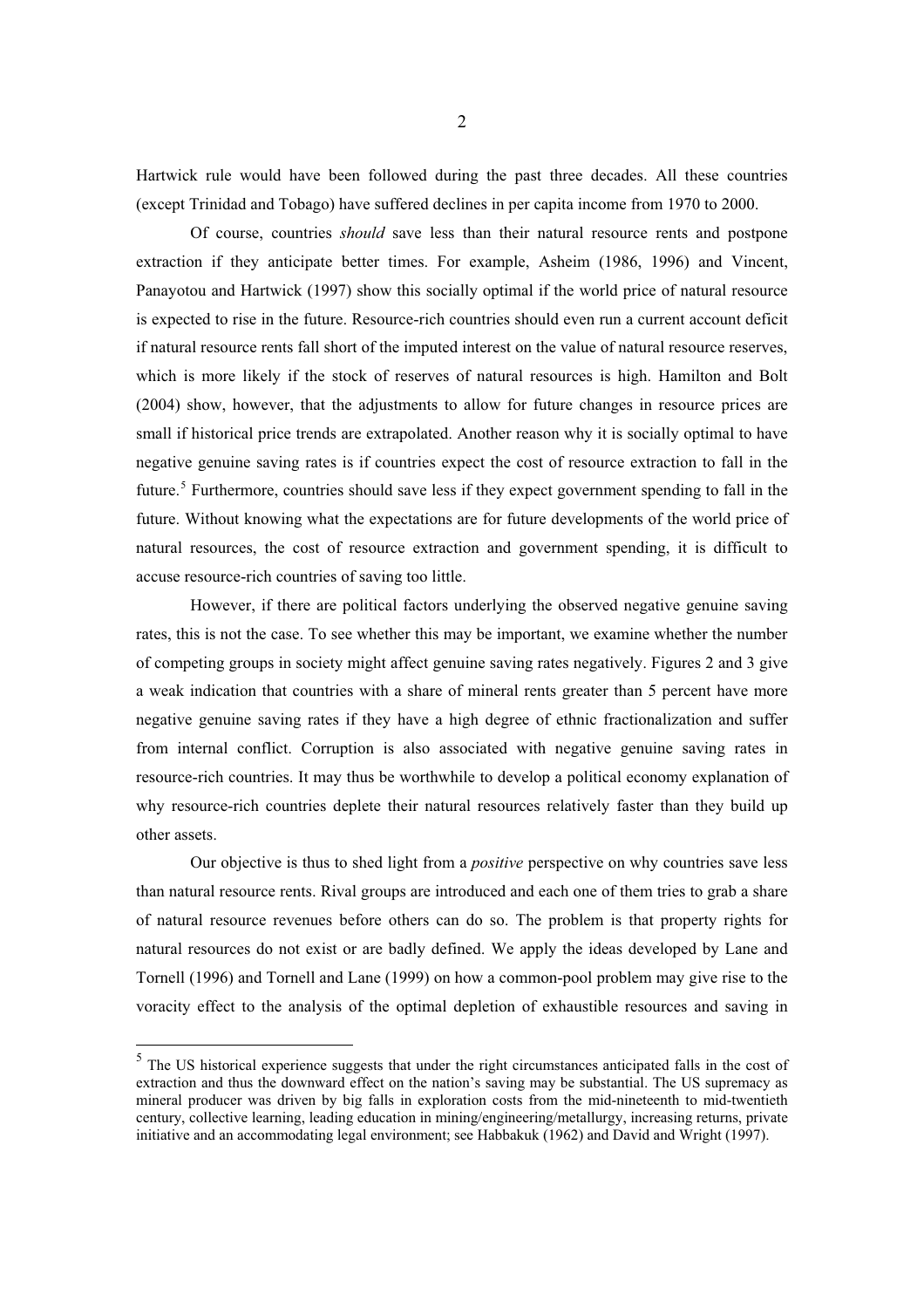financial assets. We show that the power struggle makes competing groups more impatient and thus the country depletes natural resources faster than suggested by the rule first derived by Hotelling (1931). As a result, the country experiences negative genuine saving rates which depresses the sustainable level of consumption and harms social welfare (the voracity effect). We also show that the Hartwick rule must be modified for these political distortions. The only way for each group to sustain a constant level of private consumption is for the economy as a whole to save more than natural resource rents. Still, genuine saving will be negative as the price of natural resources is initially too low and rises too fast. Consequently, erosion of natural wealth exceeds accumulation of financial wealth. We also establish that the political distortions in the Hotelling and Hartwick rules are bigger if the country is more fractionalized. We derive our results for a closed economy with natural resources as a factor of production. We show that the noncooperative saving rate is greater than the production share of natural resources, but less than the production share of capital. The interest rate and the output-capital ratio gradually fall to zero. Genuine saving is negative, so that the country is impoverished all the time and can only sustain a sub-optimally low level of consumption. Hence, a fractionalized society experiences negative genuine saving and sustains a smaller level of consumption than a homogenous society.

#### **I. Political distortions in the Hotelling and Hartwick rules**

*N* rival groups struggle for power over the control of natural resources. Each group *i* grabs a share  $\sigma_i$  of natural resource reserves *S*. Depletion of the stock of natural reserves is thus given by:

(1) 
$$
\dot{S} = -\sum_{j=1}^{N} R_j
$$
,  $S(0) = S_0$  or  $\int_0^{\infty} \sum_{j=1}^{N} R_j(s) ds = S_0$ ,

where *Rj* denotes the depletion rate of group *j* in society. The natural resource stock is a *common* stock, since it is depleted by all groups in society. This captures the idea that property rights on natural resources do not exist or are badly defined.

Each group  $i$  also accumulates private assets  $K_i$ . Since we abstract from adjustment costs, taxes, etc., the relative price of financial assets is unity and the value of private assets exactly equals the capital stock. The capital stock of each group can be viewed as physical capital or human capital. Each group *i* employs capital, natural resources *Ri* and labor *Li* to produce output *Y<sub>i</sub>*. The production function for each group  $Y_i = F(K_i, L_i, R_i)$  satisfies the Inada conditions and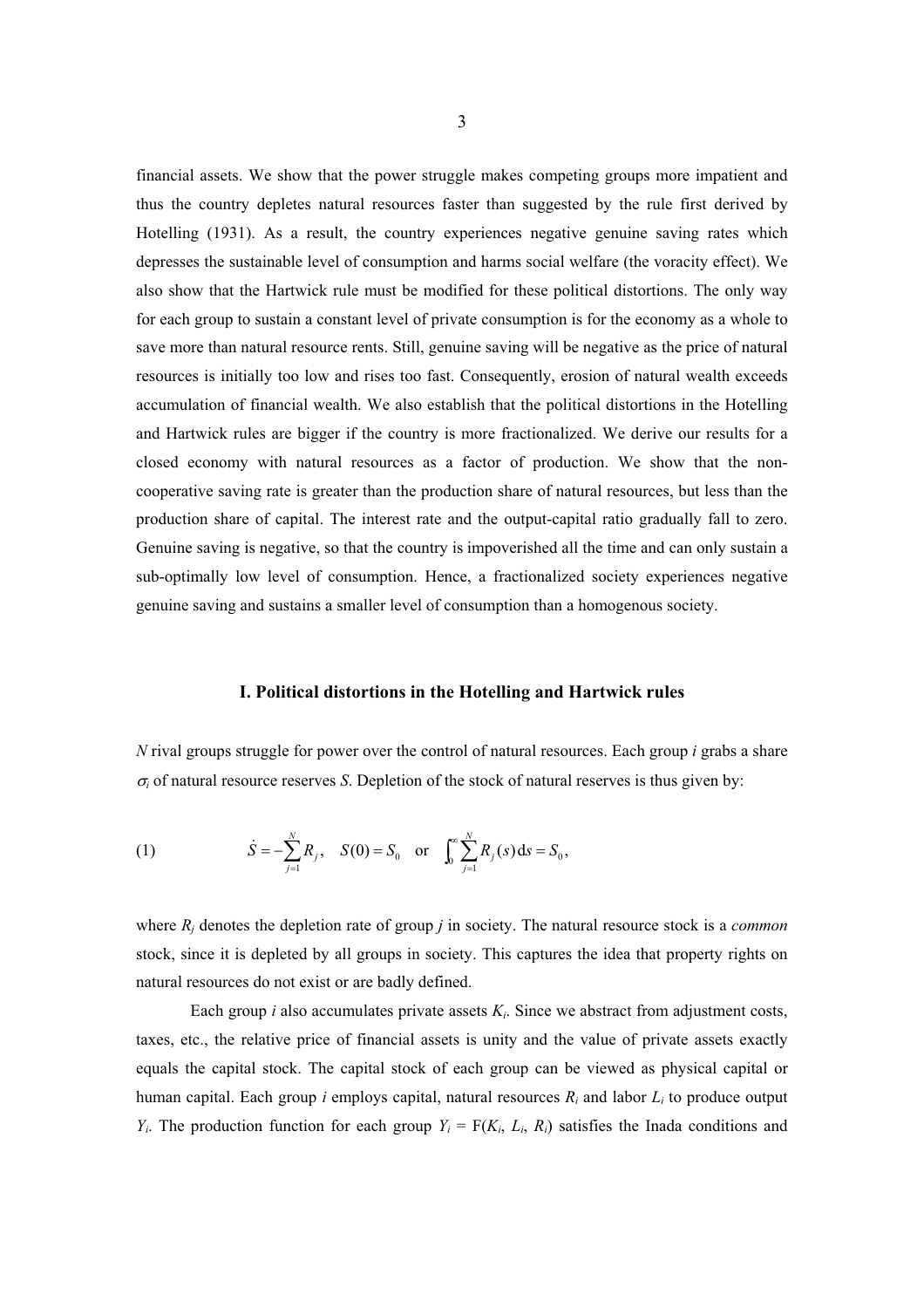displays constant returns to scale. We assume that natural resources are *necessary* for production, so  $F(K_i, L_i, R_i) = 0$ . We also assume that natural resources are *inessential* for production to avoid that feasible consumption vanishes when natural resources run out. If there are sufficient substitution possibilities between resources and capital or labor, it is possible to generate positive levels of output by switching from resource-intensive to capital-intensive modes of production. With a CES production function, natural resources are neither necessary nor essential if the elasticity of substitution between factors of production exceeds unity. If the elasticity of substitution is less than unity, capital accumulation cannot compensate for the unavoidable decline in the use of natural resources and output and consumption must decline to zero. The economy is then doomed, so that natural resources are essential for production. We therefore assume that each group has a Cobb-Douglas production with a unit elasticity of factor substitution and a share of capital in value added greater than that of natural resources, i.e.,  $Y_i = K_i^{\alpha} R_i^{\beta} L_i^{1-\alpha-\beta}, \alpha > \beta > 0, \alpha + \beta < 1$ . Natural resources are thus necessary, but not essential for production.<sup>6</sup> We assume that there is no depreciation of capital. We assume that total labor supply in the country is one and that each group is the same. If consumption by group *i* is denoted by  $C_i$ , the evolution of private wealth of group *i* is given by:

(2) 
$$
\dot{K}_i = Y_i - C_i, \text{ where } Y_i = K_i^{\alpha} R_i^{\beta} L_i^{1-\alpha-\beta} \text{ and } L_i = 1/N,
$$

where labor supply is exogenous and equal to 1/*N*. We abstract from extraction costs for natural resources. Suppose that the depletion of the common resource by each group is conjectured to be proportional to the remaining stock of resources divided by the accumulated wealth of the group:

(3) 
$$
R_j = \sigma_j S / K_j, \quad j = 1, ..., N,
$$

where  $\sigma_i$  will be referred to as the *depletion coefficient*. It follows that in this closed economy each group *i* maximizes its utility

(4) 
$$
U_i = \int_0^{\infty} u(C_i) \exp(-\rho t) dt, \quad u' > 0, u'' \le 0,
$$

<sup>&</sup>lt;sup>6</sup> If  $\alpha < \beta$ , capital does not add enough to production to compensate for the declining use of natural resources and sustain a positive level of private consumption. Resources are then essential for production.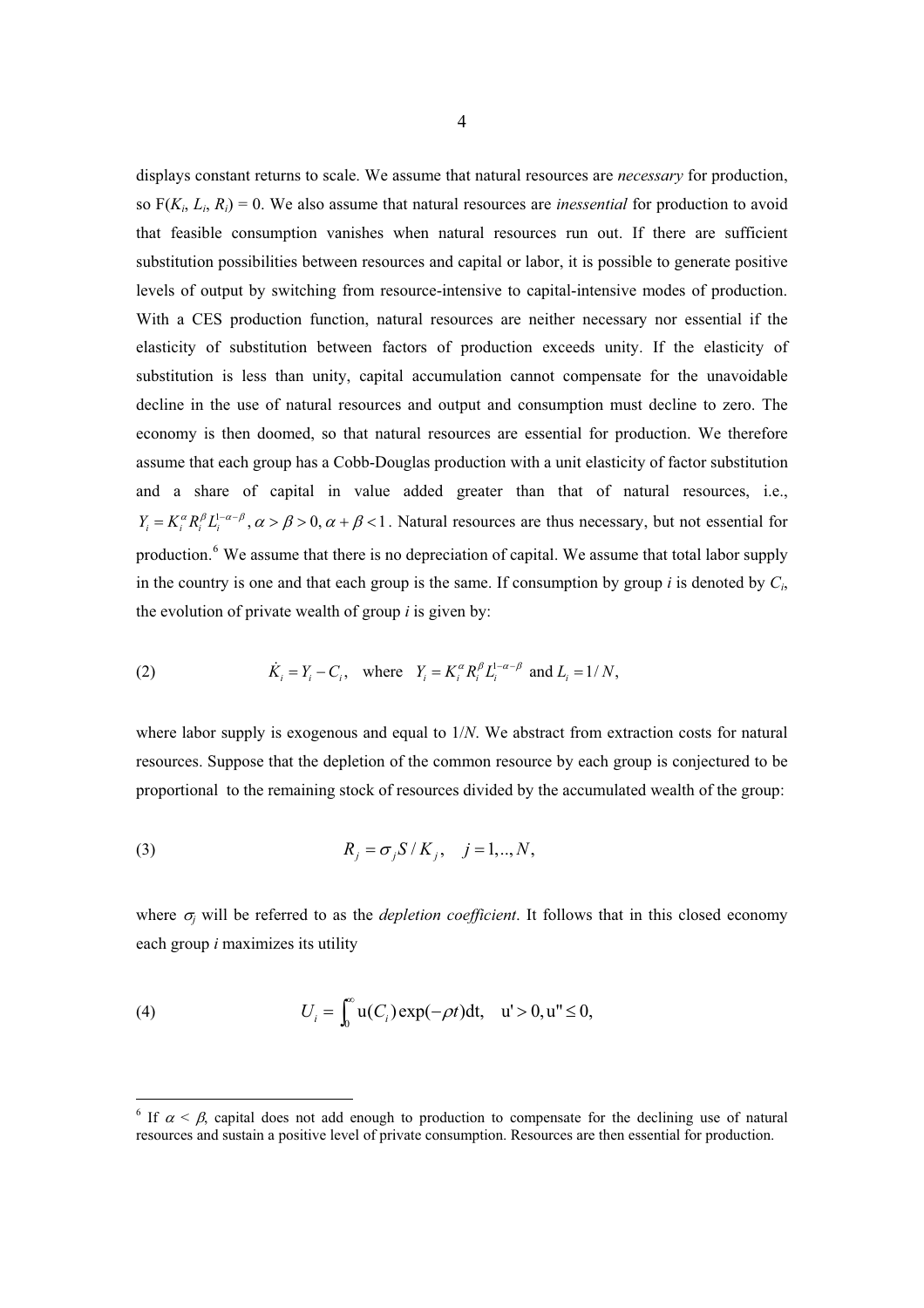subject to the evolution of the common stock  $(1)$ , the evolution of the private stock  $(2)$  and  $(3)$ with the conjectures about the depletion coefficients of the other groups in society,  $\sigma_j$ ,  $j \neq i$ , where  $\rho$  indicates the pure rate of time preference employed by each group.

#### A. *Optimality conditions for the feedback Nash equilibrium outcome*

We thus derive for this differential game a feedback Nash equilibrium solution with consistent conjectures based on the class of feedback policy rules (3). The Hamiltonian for group *i* is:

(5) 
$$
H_i \equiv \mathsf{u}(C_i) + \lambda_i \left( K_i^{\alpha} \left( \frac{\sigma_i S}{K_i} \right)^{\beta} \left( \frac{1}{N} \right)^{1-\alpha-\beta} - C_i \right) - \mu_i \left( \sum_{j=1}^N \frac{\sigma_j S}{K_j} \right),
$$

where  $\lambda_i$  and  $\mu_i$  denote the marginal utility for group *i* of an extra unit of private capital and the common stock of natural resources, respectively. Application of Pontryagin's maximum principle yields the following first-order conditions for group *i*:

(6)  
\n
$$
\frac{\partial H_i}{\partial C_i} = \mathbf{u}'(C_i) - \lambda_i = 0, \quad \frac{\partial H_i}{\partial \sigma_i} = \beta \frac{Y_i}{R_i} \frac{S}{K_i} \lambda_i - \mu_i \frac{S}{K_i} = 0, \quad \rho \lambda_i - \lambda_i = \frac{\partial H_i}{\partial K_i} = \alpha \frac{Y_i}{K_i} \lambda_i = r_i \lambda_i
$$
\n
$$
\text{and } \rho \mu_i - \mu_i = \frac{\partial H_i}{\partial S} = \frac{\sigma_i}{K_i} \beta \frac{Y_i}{R_i} \lambda_i - \left(\sum_{j=1}^N \frac{\sigma_j}{K_j}\right) \mu_i.
$$

Equation (6) implies that the marginal product of natural resources should equal the price of natural resources,  $p_i \equiv \lambda_i / \mu_i$ , and that the price of natural resources should rise at the rate of interest *ri* plus an extra term proportional to the sum of the depletion rates of all groups. Furthermore, the marginal product of capital should equal the rate of return on capital for each group. Since in symmetric equilibrium the interest rates and natural resource prices are the same for each group, we can drop group subscripts and write these efficiency conditions as:

(7) 
$$
\frac{\dot{p}}{p} = r + (N-1)\frac{\sigma}{K} \text{ where } p = \beta \frac{Y_j}{R_j}, r = \alpha \frac{Y_j}{K_j}, j = 1,..., N, K \equiv \sum_{j=1}^{N} K_j \text{ and } \sigma \equiv \sum_{j=1}^{N} \sigma_j.
$$

Equation (7) is the political variant of the Hotelling rule. If there is no fractionalization of society,  $N = 1$  and (7) reduces to the familiar Hotelling rule which states that the expected rate of increase in natural resources should exactly equal the market rate of interest. This follows from the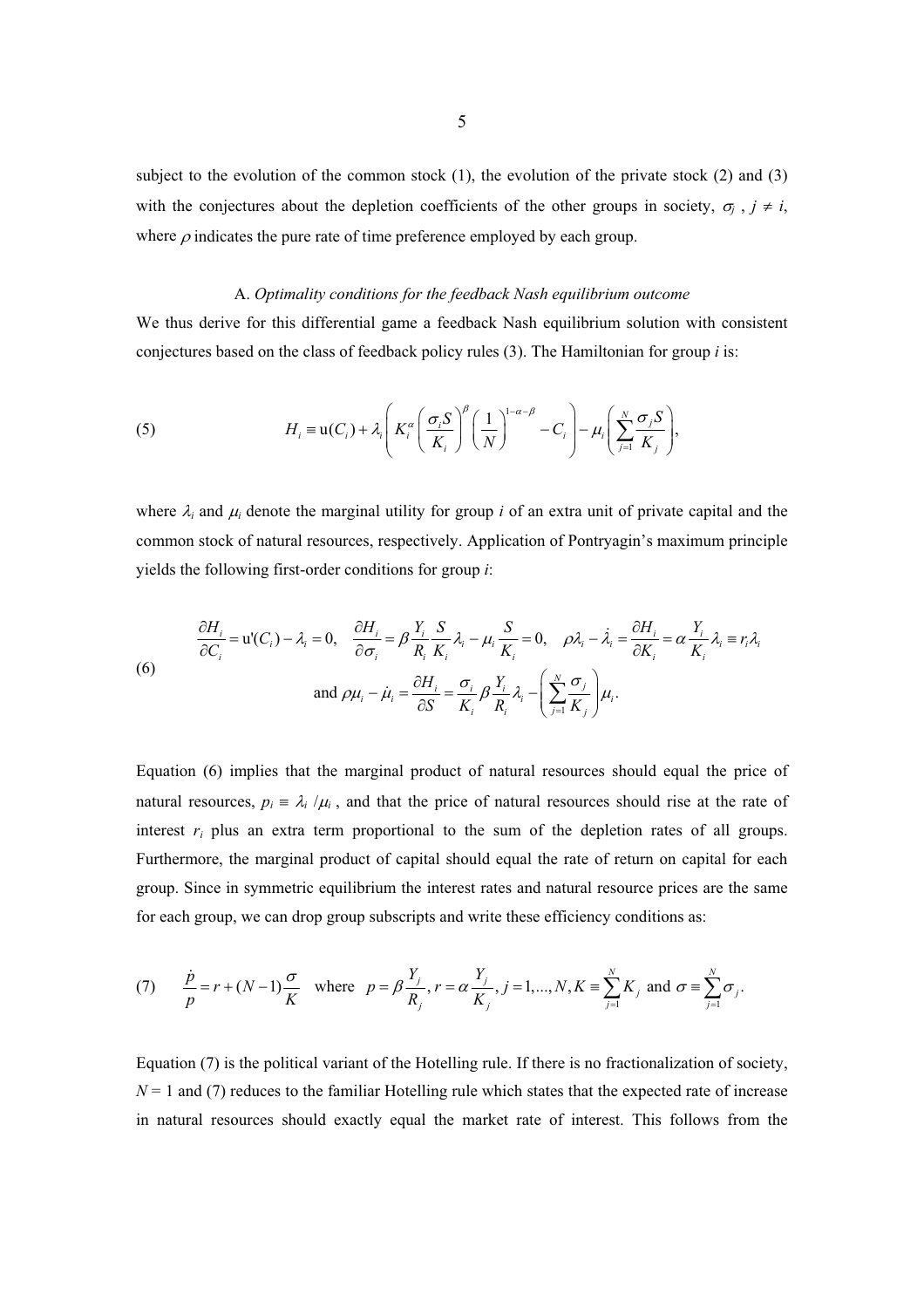arbitrage condition that on the margin one should be indifferent between, on the one hand, keeping natural resources under the ground and receiving a capital gain  $\dot{p}/p$ , and, on the other hand, digging the resources up, selling them and receiving a rate of return *r*. Rival groups in society drive a wedge in the Hotelling rule. Effectively, each group downplays the capital gain on natural resources as it expects other groups to deplete the common stock of natural resources if it postpones depletion. As a result, the political Hotelling rule implies a bigger rate of increase in the price of natural resources than is socially optimal. This distortion is smaller if the groups have accumulated a lot of non-resource wealth relative to the stock of resource wealth.

Equation (6) also implies the Keynes-Ramsey rule for growth in private consumption:

(8) 
$$
\frac{\dot{C}_i}{C_i} = \theta_i (r_i - \rho),
$$

where  $\theta_i = -\frac{u'(C_i)}{C_i}$  u''(C<sub>i</sub>)  $\geq 0$ . Following the literature on the Hartwick rule, we are interested in max-min egalitarian outcomes with zero elasticities of intertemporal substitution (i.e.,  $\theta_i = 0$ ). We are thus looking for dynamic general equilibrium paths with constant levels of private consumption,  $C_i(t) = C/N > 0$ ,  $\forall t \ge 0$  with  $C > 0$  a constant.

#### B. *Sustaining constant levels of private consumption*

Consider a feasible program with  $K_i(t) = \phi t + K_0/N > 0$ ,  $\forall t \ge 0$  where  $K_0/N$  is the initial private stock of assets of each group. Since investment is constant in such a program, the level of output  $Y_i(t) = \phi + C/N$  is constant as well. Aggregating and making use of the product market equilibrium condition (2) yields aggregate use of natural resources in production:

(9) 
$$
R(t) = \sum_{j=1}^{N} R_j(t) = (N\phi + C)^{1/\beta} (N\phi t + K_0)^{-\alpha/\beta}.
$$

Substituting (9) into the depletion of natural reserves equation (1), integrating and solving gives:

(10) 
$$
C = \left(\frac{\alpha - \beta}{\beta}\right)^{\beta} \left(N\phi S_0\right)^{\beta} K_0^{\alpha - \beta} - N\phi \text{ and } R(t) = \left(\frac{\alpha - \beta}{\beta}\right) N\phi S_0 K_0^{(\alpha - \beta)/\beta} \left(N\phi t + K_0\right)^{-\alpha/\beta}.
$$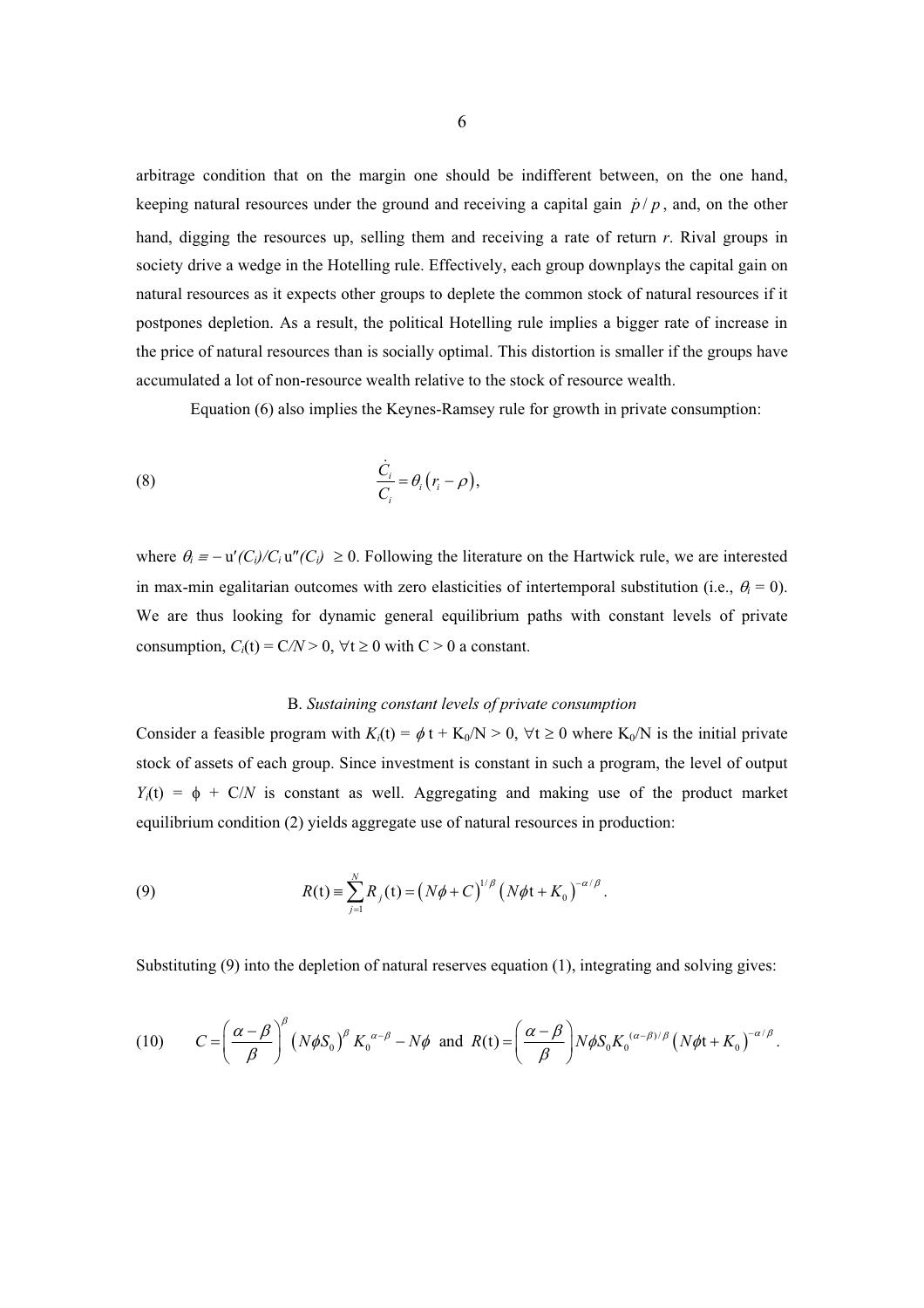The level of aggregate private consumption that can be sustained is obviously larger if the initial stock of private assets and common stock of natural reserves are higher. For a meaningful solution to exist, one must have  $\alpha > \beta$ . If this is not the case, output cannot be sustained at a constant level with a finite stock of natural resources even if all of output is saved. Consequently, if  $\alpha < \beta$ , private consumption eventually vanishes.<sup>7</sup> We also have from substituting *R*(t) from (10) into the depletion equation (1) and integrating, the trajectory for the stock of natural resources:

(11) 
$$
S(t) = \left(\frac{K_0}{K_0 + N\phi t}\right)^{(\alpha - \beta)/\beta} S_0 \to 0 \quad \text{as} \quad t \to \infty.
$$

The stock of natural reserves is thus asymptotically fully depleted.

 The solution trajectories for capital, natural resources, output, the interest rate and the price of natural resources are pinned down once we know the hypothesized value of  $\phi$ . To find this value, we must make use of the static and dynamic efficiency conditions summarized in (7). This yields the following relationship between the aggregate depletion coefficient  $\sigma$  and the constant  $\phi$ :

(12) 
$$
\alpha N\phi = \alpha \beta \left(\frac{\alpha - \beta}{\beta}\right)^{\beta} \left(N\phi S_0\right)^{\beta} K_0^{\alpha - \beta} + \beta \left(\frac{N - 1}{N}\right) (N\phi t + K_0) \sigma(t).
$$

Combining (3), (10) and (11) yields another relationship between  $\sigma$  and  $\phi$  and thus the depletion rate of the common stock of natural resources:

(13)  

$$
\sigma(t) = \left(\frac{\alpha - \beta}{\beta}\right) N\phi \equiv \sigma \implies
$$

$$
R(t) = \left(\frac{\alpha - \beta}{\beta}\right) N\phi \frac{S(t)}{K(t)} = \left(\frac{\alpha - \beta}{\beta}\right) N\phi \left(\frac{K_0^{\alpha - \beta}}{N\phi t + K_0}\right)^{1/\beta} S_0 \to 0 \text{ as } t \to \infty.
$$

Hence, the aggregate depletion coefficient is constant in non-cooperative equilibrium while the depletion rate itself declines with time and vanishes asymptotically.

<sup>&</sup>lt;sup>7</sup> Natural resources are also essential if physical capital depreciates in a radioactive manner, but not if depreciation is linear or proportional to output.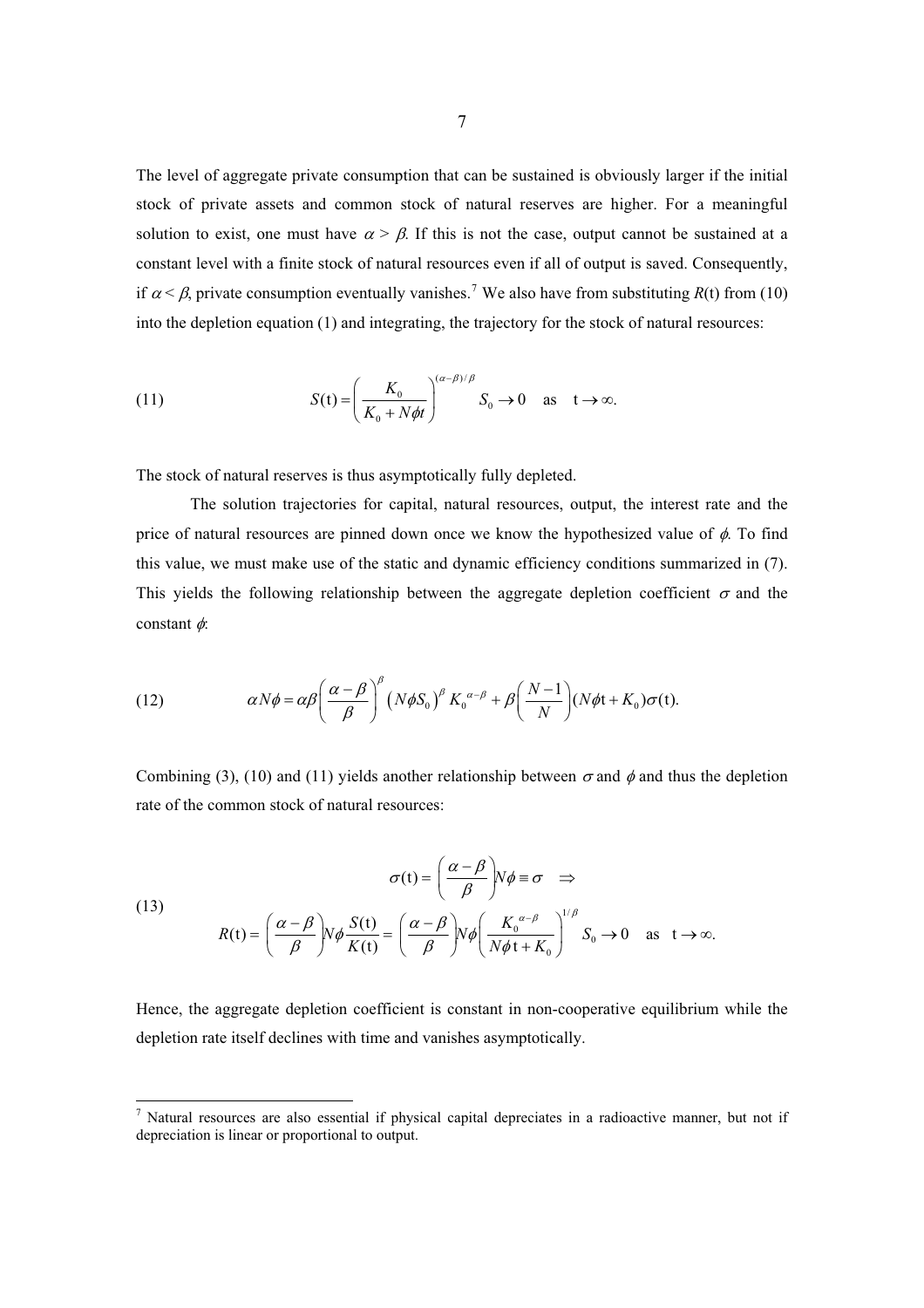#### C. *Zero genuine saving in a homogenous society*

Consider a society without any rival fractions. In that case,  $N = 1$  so that (12) and (13) yield:

(14) 
$$
\phi = \left[\beta \left(\frac{\alpha - \beta}{\beta}\right)^{\beta} S_0^{\beta} K_0^{\alpha - \beta}\right]^{1/(1-\beta)} \text{ and } \sigma = \left(\frac{\alpha - \beta}{\beta}\right)\left[\beta \left(\frac{\alpha - \beta}{\beta}\right)^{\beta} S_0^{\beta} K_0^{\alpha - \beta}\right]^{1/(1-\beta)}.
$$

Making use of (10) and (14), we establish that the saving rate of a homogenous society equals:

(15) 
$$
s(t) = \frac{\dot{K}(t)}{Y(t)} = \beta.
$$

This is the celebrated Hartwick rule, which states that the country should save all its natural resource rents and thus that the saving rate should exactly equal the share of natural resources in value added  $\beta$ . The aggregate genuine saving rate of the economy is, however, given by:

(16) 
$$
s_G(t) = \frac{\dot{K}(t) + p(t)\dot{S}(t)}{Y(t)} = \frac{\beta Y(t) - p(t)R(t)}{Y(t)} = 0.
$$

The Hartwick rule requires that the depletion of natural wealth is exactly compensated by accumulation of physical capital, hence genuine saving must be zero. We will show that this result does not hold in a fractionalized society. In a homogenous society it is possible to sustain constant levels of private consumption, output and investment. Investment is positive and compensates exactly for the loss in natural wealth. The value of natural resources extracted at each point of time *pR* does not change over time, so that the depletion level of resources falls at exactly the same rate as the price of resources appreciates. This rate is, of course, the market rate of interest in a homogenous society, which declines over time and vanishes asymptotically. This is also the case for the fraction appropriated from the stock of natural resources (i.e.,  $R/S = \sigma/K$ ).

#### D. *Negative genuine saving in a fractionalized society*

With many rival fractions  $(N > 1)$ , we substitute (13) in (12) and solve for aggregate investment: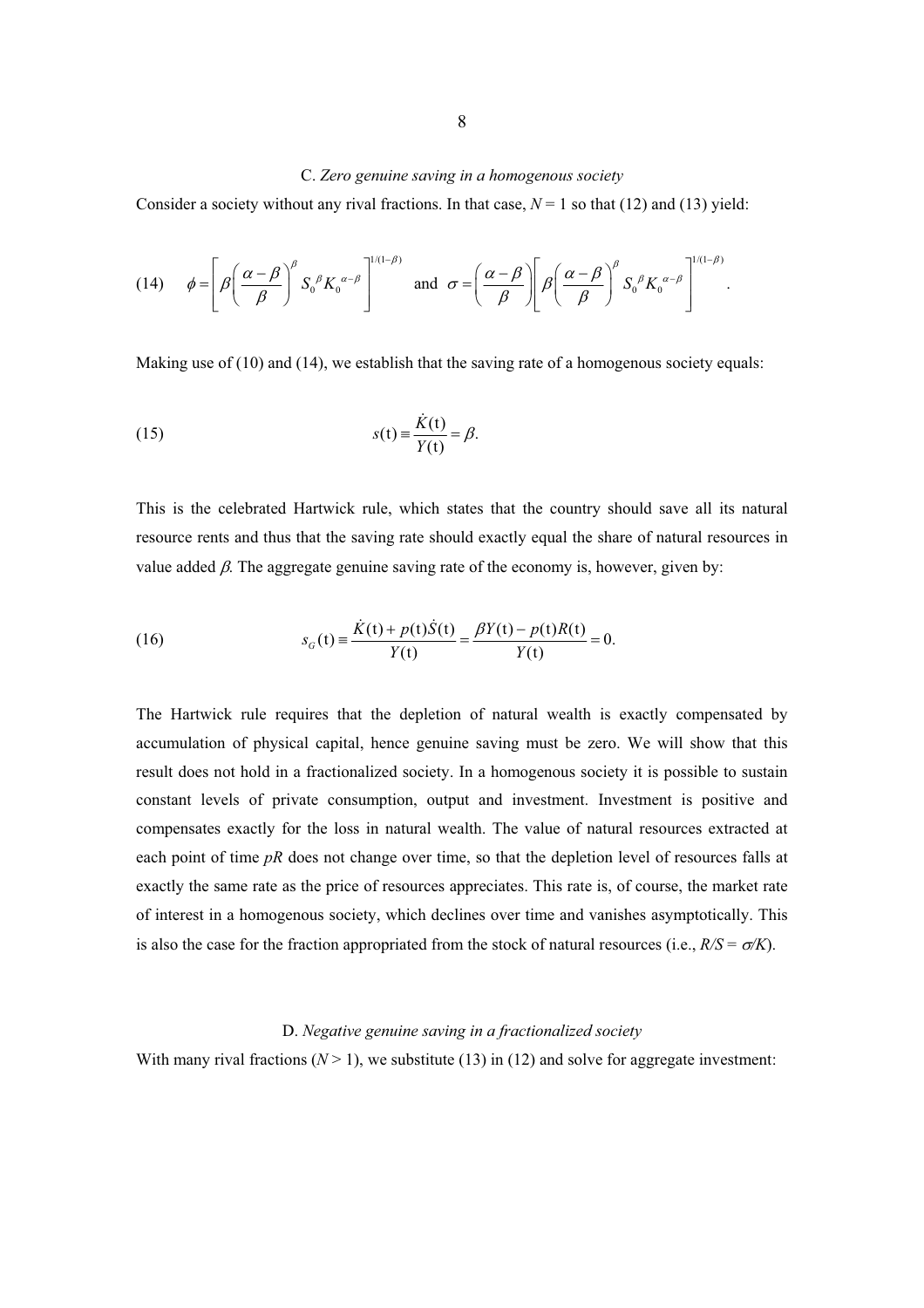(14') 
$$
N\phi = \left(\frac{\alpha\beta \left(\frac{\alpha-\beta}{\beta}\right)^{\beta} K_0^{\alpha-\beta} S_0^{\beta} N}{\alpha+\beta(N-1)}\right)^{\frac{1}{1-\beta}}.
$$

We thus find that the saving ratio can be written as:

(15') 
$$
s(t) = \frac{\dot{K}(t)}{Y(t)} = \frac{N\phi}{N\phi + C} = \left(\frac{\alpha N}{\alpha + \beta(N-1)}\right)\beta > \beta \text{ if } N > 1 \text{ and } s(t) \to \alpha \text{ if } N \to \infty.
$$

A fractionalized society saves more than the natural resource rents, so that the saving rate exceeds  $\beta$ . As the number of rival fractions increases, the saving rate rises gradually from  $\beta$  towards  $\alpha$ . The constant level of output is readily seen to be higher in more fractionalized societies. The aggregate genuine saving rate of a country with *N* rival fractions is given by:

(16') 
$$
s_G(t) = \frac{\dot{K}(t) + Np(t)\dot{S}(t)}{Y(t)} = s(t) - N\beta = -\frac{\beta^2 N(N-1)}{\alpha + \beta(N-1)} < 0 \text{ if } N > 1.
$$

A fractionalized society thus has a negative aggregate genuine saving rate. Furthermore, as the number of rival fractions increases, the genuine saving rate becomes even more negative. Rapacious appropriation of natural resources leads to too rapid depletion rates and too rapid appreciation of natural resource prices compared with the socially optimal depletion rates and natural resource prices implied by the Hotelling rule. It follows that the erosion of the value of natural resource wealth is too rapid. It even exceeds the accumulation of financial assets, so that genuine saving is negative. The political determinants of this dynamic common-pool problem follow from the lack of effective property rights for natural resources. They help to explain why many fractionalized resource-rich countries experience negative genuine saving rates, especially if the quality of their legal system is poor. As a result, each group consumes less than they would do in the absence of the voracity effect. To see this, note from (14') that  $\partial (N\phi)/\partial N > 0$  and from (10) that  $\partial C/\partial (N\phi) = -(\alpha-\beta)(N-1)/\alpha N < 0$  if  $N > 1$ . It follows that  $\partial C/\partial N < 0$  if  $N > 1$ . Effectively, fractionalization boosts saving and investment more than output. Hence, the more fractionalized a society, the less each group ends up consuming. Rapacious rent seeking hurts consumption by the members of each group and harms social welfare.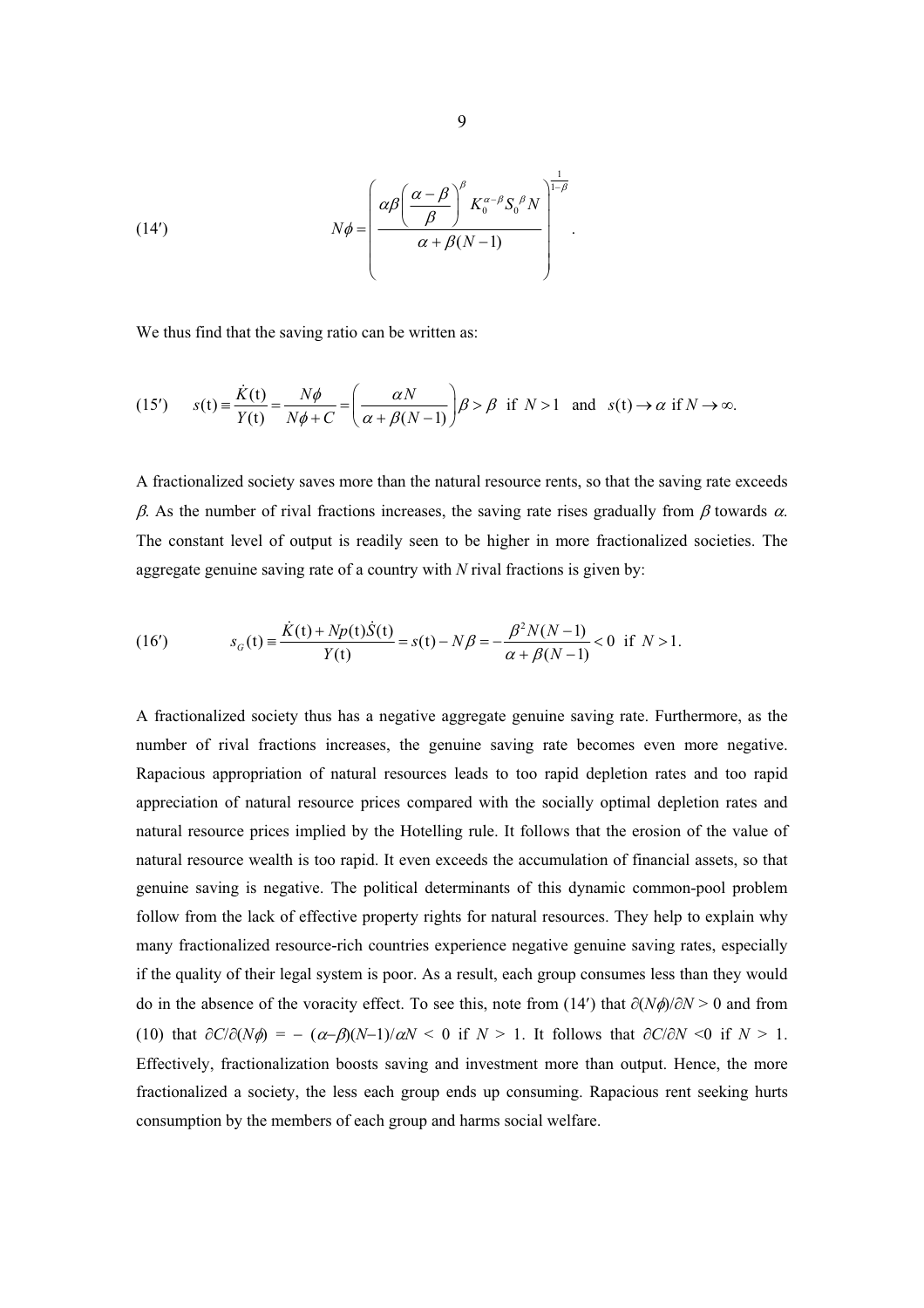**Proposition:** *In the absence of well-defined property rights for natural resources and rival groups in society, the rate of resource depletion and appreciation of the price of natural resources are faster than suggested by the Hotelling rule. Consequently, natural resource wealth diminishes too quickly. Still, the nation saves more than its natural resource rents and thus the saving rate exceeds the national income share of natural resources. The accumulation of financial assets is insufficient to make up for the decline in natural resource wealth, hence genuine saving is negative and the country becomes poorer all the time. Output increases by less than saving and investment, so that consumption is sub-optimally low. These political distortions become bigger as the country becomes more fractionalized.* 

#### E. *Comment*

A strong government could correct for the political distortions by levying a tax on natural resource use by each group and rebating the revenues in a lump-sum fashion. This would correct for the intertemporal distortion in the Hotelling rule and return the economy back to the Hartwick rule. Such a policy slows down the rate of natural resource depletion and returns private consumption back to its socially optimal level. Of course, a resource-rich country with strife about natural resources is unlikely to have a strong government.

In the closed economy model of capital accumulation and natural resource depletion capital grows ad infinitum while the rate of interest and the depletion rate decline to zero. If positive total factor productivity growth is introduced, there may be a steady state with a positive interest rate and a positive depletion rate (e.g., Dasgupta and Heal, 1974). It can be shown that the qualitative insights of the dynamic common-pool problem and the political variants of the Hotelling and Hartwick rules are not affected.

Like most discussions of the Hartwick rule, we have adopted a max-min egalitarian perspective and used a zero elasticity of intertemporal substitution. If groups adopt a positive elasticity of intertemporal substitution ( $\theta$ <sup>2</sup> = 0), levels of private consumption will not be constant. If consumption is initially held for some time below its max-min level, capital is accumulated at a sufficiently fast pace to ensure that later generations enjoy ever-increasing levels of consumption. While resource use declines to zero, unlimited growth in consumption and output is feasible. The Keynes-Ramsey rule (8) implies that, as long as the rate of time preference is strictly positive, the capital stock must ultimately go to zero as well to ensure that growth in private consumption is non-negative. It is thus optimal to let consumption, output and capital vanish in the long run even though it is feasible to not have such a doomsday scenario. Future generations are thus doomed,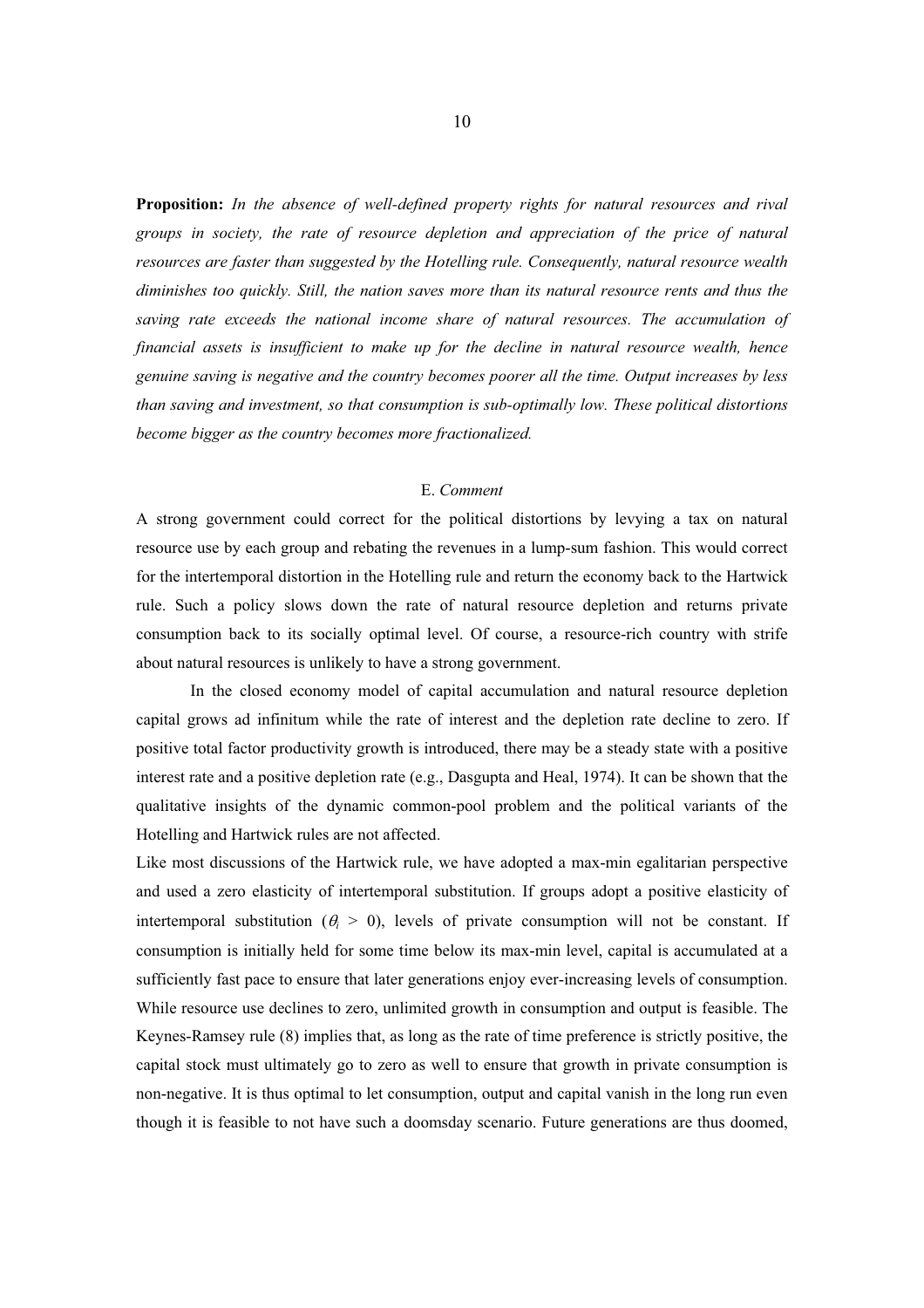but from a utilitarian perspective that does not matter as the benefit to early generations exceeds the loss to later generations. Rival groups in a fractionalized society bring forward consumption even more, which is also happens if groups are impatient and find intertemporal substitution easy (large  $\rho$  or  $\theta$ ). Obviously, it is hard on ethical grounds to defend the socially optimal outcome for a homogenous society. This is why the max-min egalitarian outcome seems preferable.

#### **II. Conclusion**

The *negative* genuine saving rates of many resource-rich countries damage their growth prospects and harm welfare. Undoubtedly, they perform better if they invest their exhaustible resource rents as suggested by the Hartwick rule. If competing groups fight to get a big share of natural resource revenues, they deplete natural resource reserves faster than implied by the Hotelling rule. As a result, resource prices rise to fast. This follows from the impatience induced by such power struggles and common-pool problems. We have shown that this gives a political explanation of negative genuine saving rates. To sustain constant private consumption, the country needs to save more than the natural resource rents. The voracity effect implies that the people accumulate less financial assets and have less to consume in a society with rival groups fighting about natural resource revenues. We have shown that these political distortions in the Hotelling and Hartwick rules are especially large in countries with a large degree of fractionalization and poor legal systems. People really are worse off.

More work is needed on how the Hotelling rule and the Hartwick rule should be modified for practical policy formulation. We have shown that natural resource revenues may be siphoned off by the political elite and their cronies and thus not reach the people. Less natural resource rents will thus be saved. Furthermore, natural resource bonanzas may induce exuberant public spending based on the incorrect assumption that windfall natural resource revenues are permanent. This leads to unsustainable spending levels with painful adjustments when resource revenues run out. It is important to study how advice on optimal rates of resource depletion, government spending, saving and investment survives when politicians seek office and grab resource rents for themselves or to pay off political opponents and get away with it due to poor institutions, bad legal systems and poor checks and balances in the political system. Rapacious rent seeking implies that many resource-rich, fractionalized countries with poor legal systems squander their natural resource rents and suffer disastrous economic and social outcomes.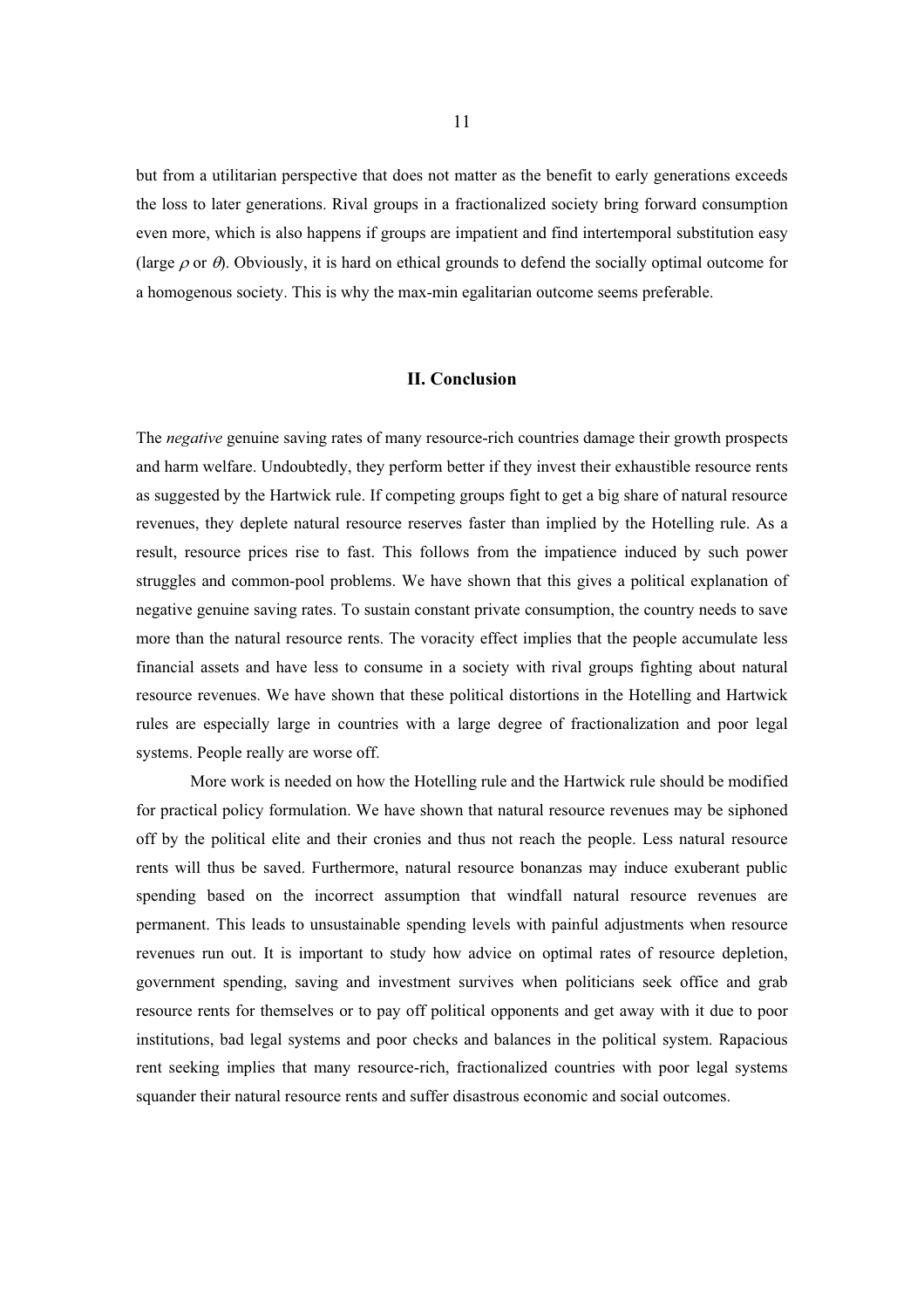Finally, many poor resource-rich economies have to cope with high population growth rates. Such countries need *positive* rather than *zero* genuine saving rates to maintain constant consumption per head, since genuine saving may be positive while wealth per capita declines (e.g., World Bank 2006, Table 5.2). Such countries are on a treadmill and need to save more than their exhaustible resource rents, but rarely manage that. For them the political distortions arising from the voracity effect are particularly painful.

#### **References**

- Asheim, G.B. (1986). Hartwick's rule in open economies, *Canadian Journal of Economics*, 19, 395-402.
- Asheim, G.B. (1996). Capital gains and net national product in open economies, *Journal of Public Economics*, 59, 419-434.
- Asheim, G.B. and M.L. Weitzman (2001). Does NNP growth indicate welfare improvement, *Economics Letters*, 73, 2, 233-239.
- Dasgupta, P. (2001). *Human Well-Being and the Natural Environment*, Oxford University Press, Oxford.
- Dasgupta, P. and G.M. Heal (1974). The optimal depletion of exhaustible resources, *Review of Economic Studies*, Symposium, 3-28.
- Dasgupta, P. and K.-G. Mäler (2000). Net national product, wealth, and social well-being, *Environment and Development Economics*, 5, 69-93.
- Dasgupta, P.S. and T. Mitra (1983). Intergenerational equity and efficient allocation of exhaustible resources, *International Economic Review*, 24, 133-153.
- David, P.A. and G. Wright (1997). Increasing returns and the genesis of American resource abundance, *Industrial and Corporate Change*, 6, 203-245.
- Dixit, A.P., P. Hammond and M. Hoel (1980). On Hartwick's rule for regular maximin path of capital accumulation, *Review of Economic Studies*, 47, 551-556.
- Habbakuk, H.J. (1962). *American and British Technology in the Nineteenth Century*, Cambridge University Press, Cambridge, U.K.
- Hamilton, K. and K. Bolt (2004). Resource price trends and development prospects, *Portuguese Economic Review*, 3, 85-97.
- Hamilton, K. and J.M. Hartwick (2005). Investing exhaustible resource rents and the path of consumption, *Canadian Journal of Economics*, 38, 2, 615-621.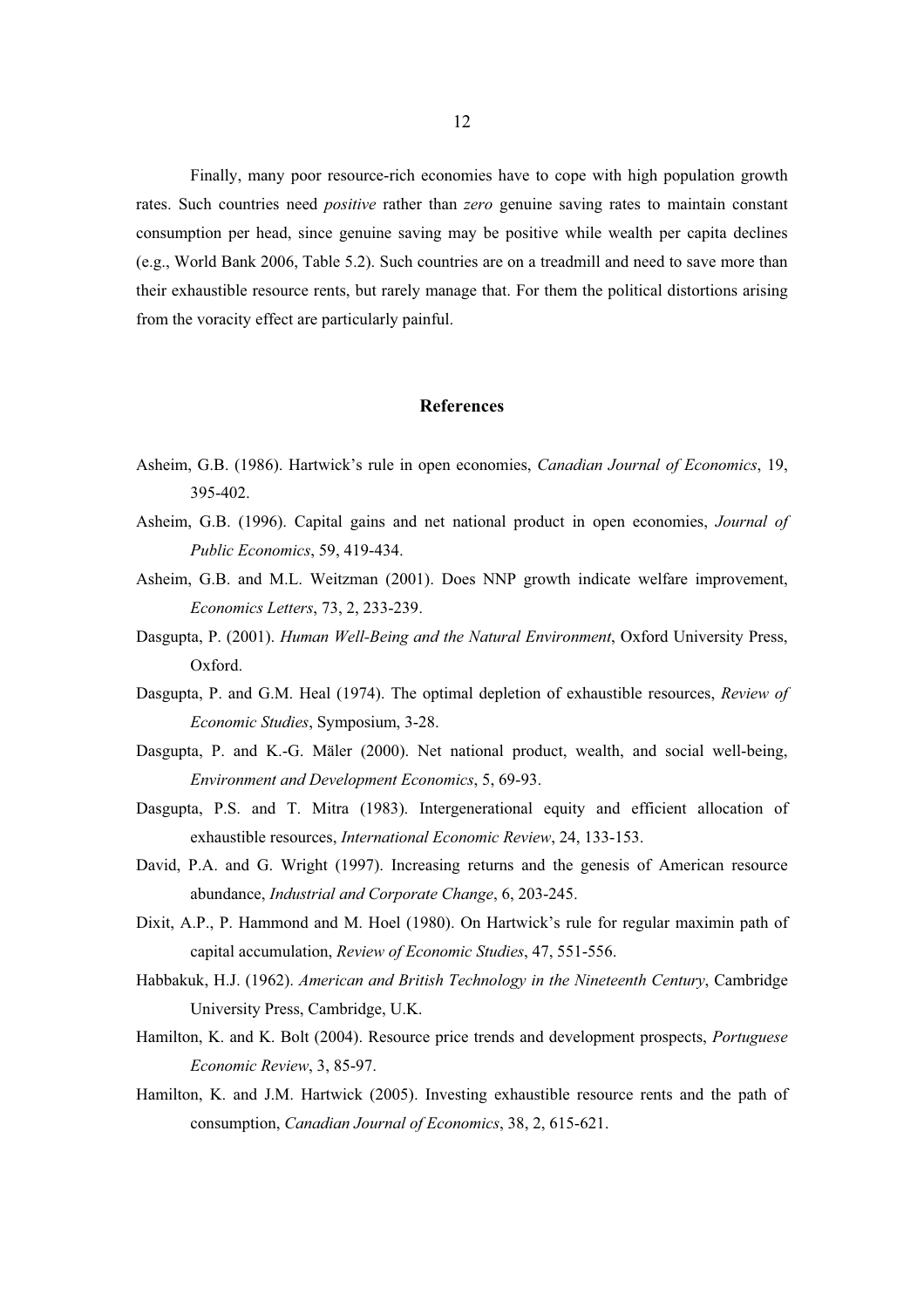- Hamilton, K., G. Ruta and L. Tajibaeva (2005). Capital accumulation and resource depletion: A Hartwick rule counterfactual, Policy Research Working Paper 3480, World Bank, Washington, D.C.
- Hartwick, J.M. (1977). Intergenerational equity and the investing of rents from exhaustible resources, *American Economic Review*, 67, 5, 972-974.
- Hotelling, H. (1931). The economics of exhaustible resources, *Journal of Political Economy*, 39, 137-175.
- Lane, P.R. and A. Tornell (1996). Power, growth and the voracity effect, *Journal of Economic Growth*, 1, 2, 213-241.
- Sachs, J.D. and A.M. Warner (1995 and revised 1997). Natural resource abundance and economic growth, in G. Meier and J. Rauch (eds.), *Leading Issues in Economic Development*, Oxford University Press, Oxford.
- Sefton, J.A. and M.R. Weale (2006). The concept of income in a general equilibrium, *Review of Economic Studies*, 73, 219-249.
- Tornell, A. and P.R. Lane (1999). The voracity effect, *American Economic Review*, 89, 1, 22-46.
- Vincent, J.R., Th. Panayotou and J.M. Hartwick (1997). Resource depletion and sustainability in small open economies, *Journal of Environmental Economics and Management*, 33, 274- 286.
- World Bank (2006). *Where is the Wealth of Nations? Measuring Capital for the 21<sup>st</sup> Century*, International Bank for Reconstruction and Development/World Bank, Washington, D.C.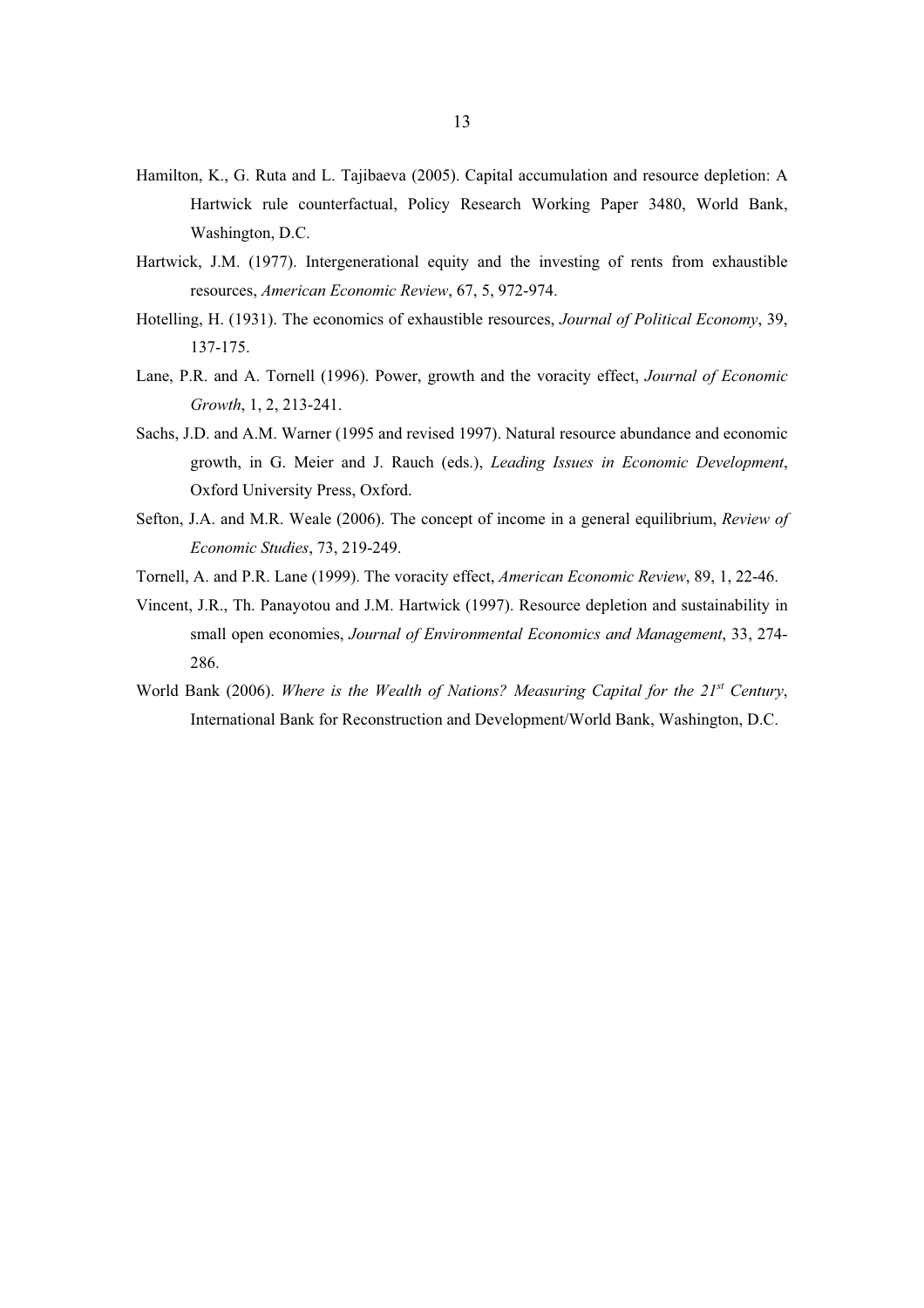

**Figure 1: Genuine saving and exhaustible resource share** 

Source: World Bank (2006)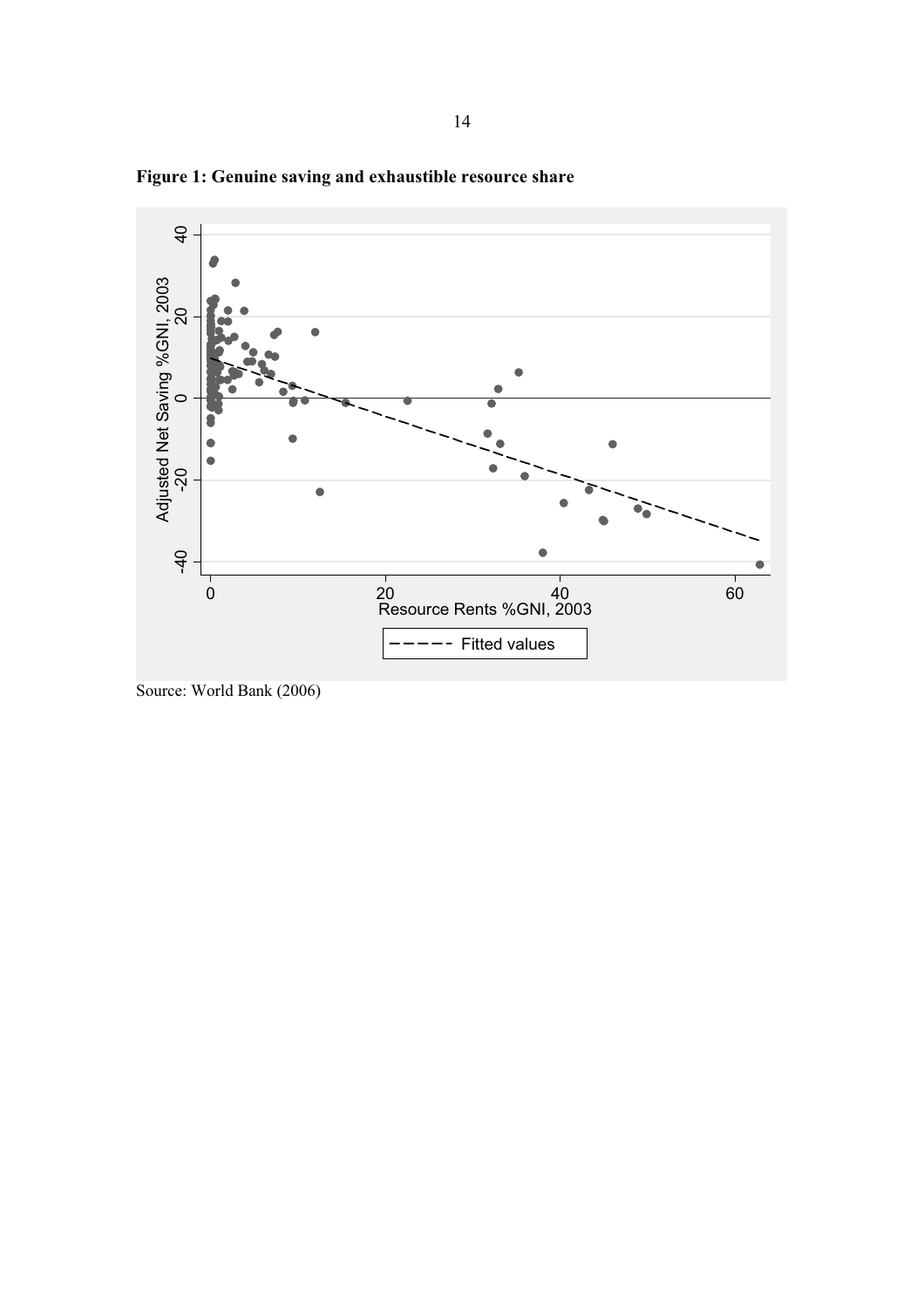

**Figure 2: Genuine saving and ethnic fractionalization for resource-rich countries** 

Source: International Country Risk Guide and World Bank (2006)